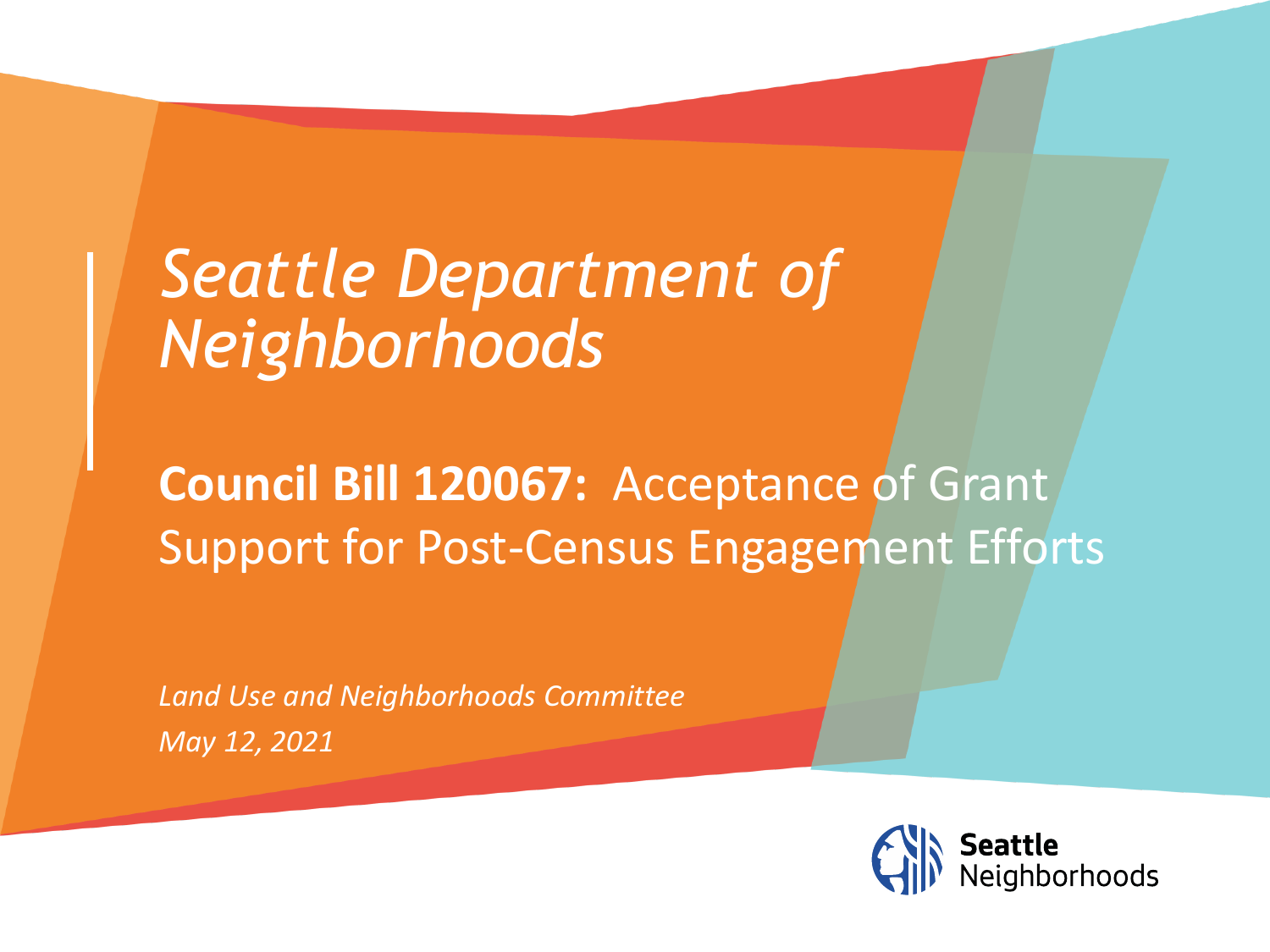### **Background**

- Seattle's overall return rate for the 2020 Census was one of the highest in the country (76.3%).
- This success was supported through engagement of trusted community leaders that helped direct outreach strategies and promote Census participation.
- These outreach efforts helped build a common understanding of the long-term implications of Census data and its role in providing resources and representation for historically undercounted and underrepresented communities.

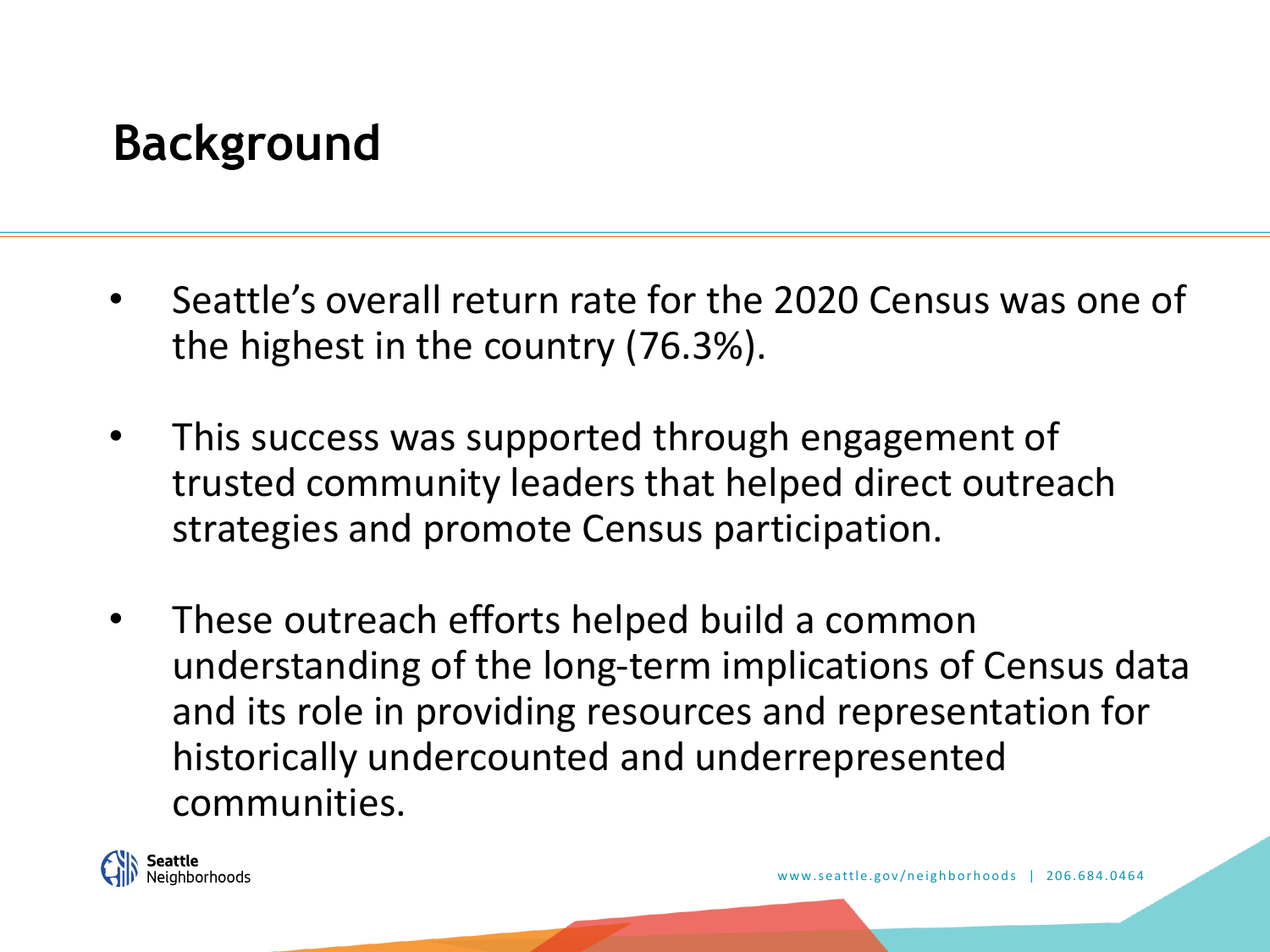## **Background**

- Inspired by Census outreach and engagement successes in 2020, DON began developing a post-Census framework to continue providing related leadership and civic engagement training into 2021.
- DON submitted a grant proposal to the National League of Cities and Local Democracy to support this work and was awarded \$20,000.

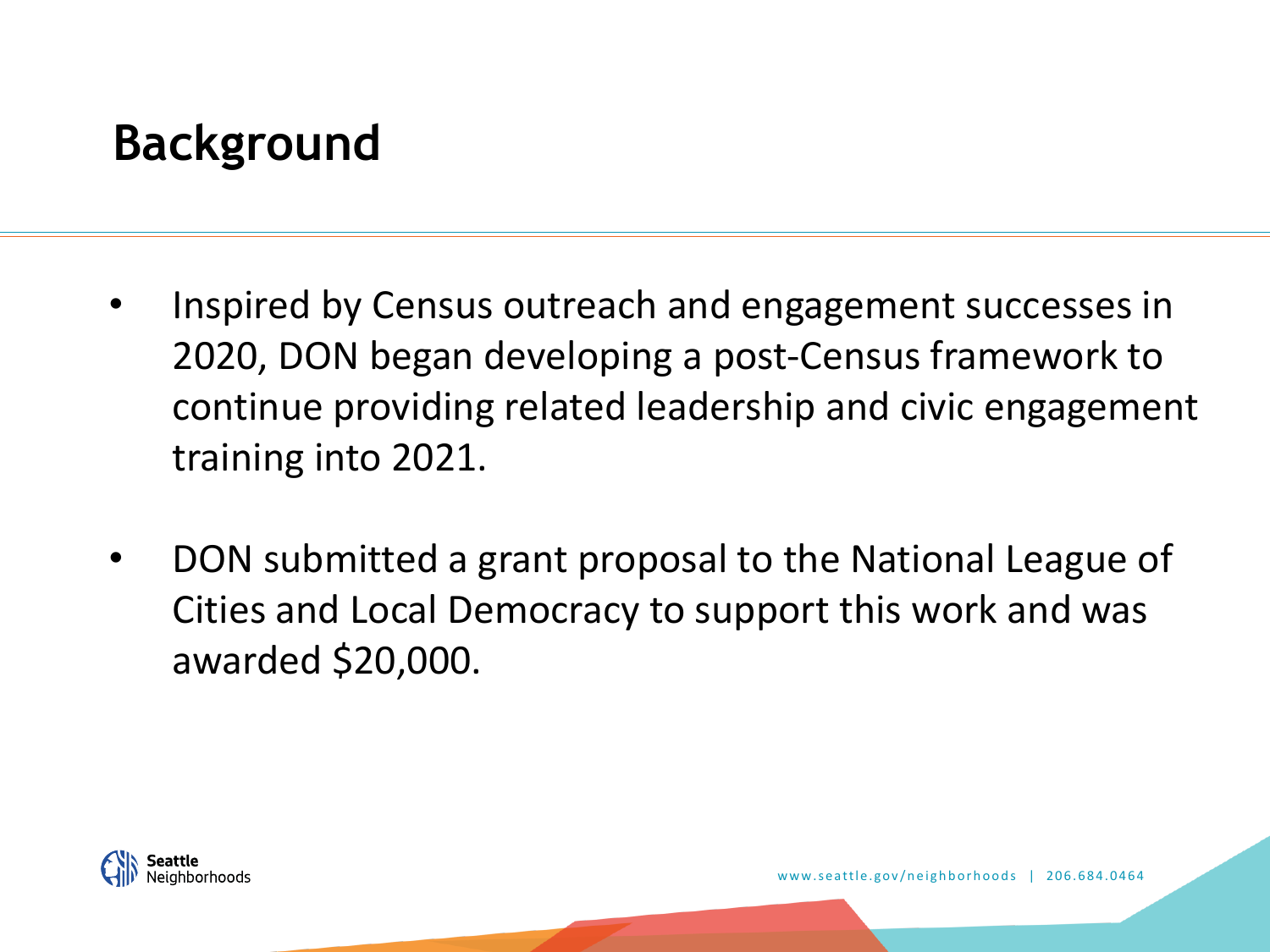#### **Overview of Council Bill 120067**

- The legislation authorizes DON to accept and appropriate the \$20,000 in grant funds provided by the National League of Cities and Local Democracy.
- DON would utilize the funding to create and implement a Civic Engagement Digital Academy designed for cohorts of historically undercounted communities. Due to the ongoing COVID-19 pandemic, all sessions of the Civic Engagement Digital Academy would be conducted online/virtually.

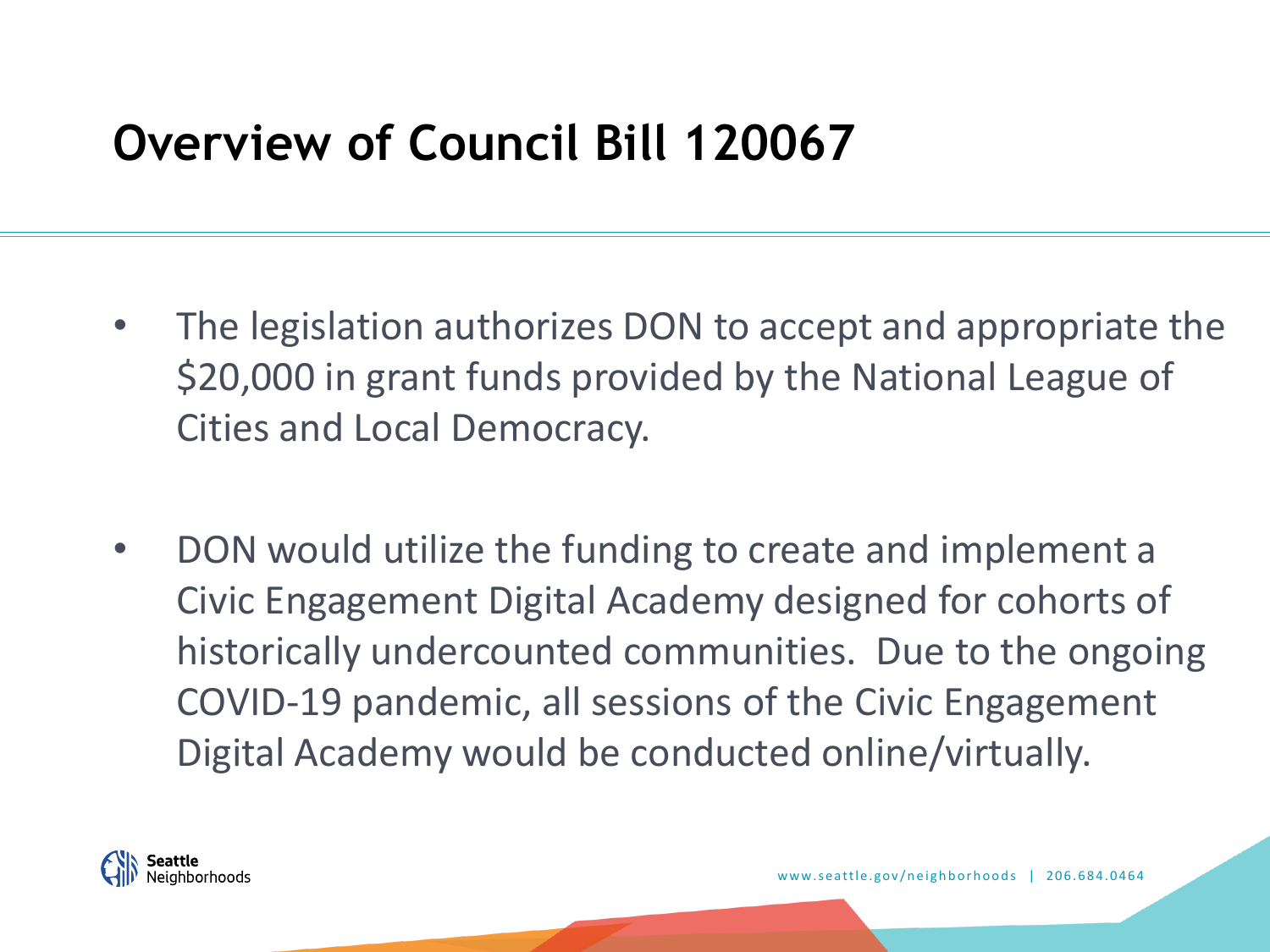#### **Overview of Council Bill 120067**

- The term of the grant extends through July 31, 2021; no funding match is required.
- DON's People's Academy for Community Engagement (PACE) Program would be directly involved with the launch of the Civic Engagement Digital Academy and help support ongoing efforts to engage community members in learning about and applying the results of the 2020 Census.